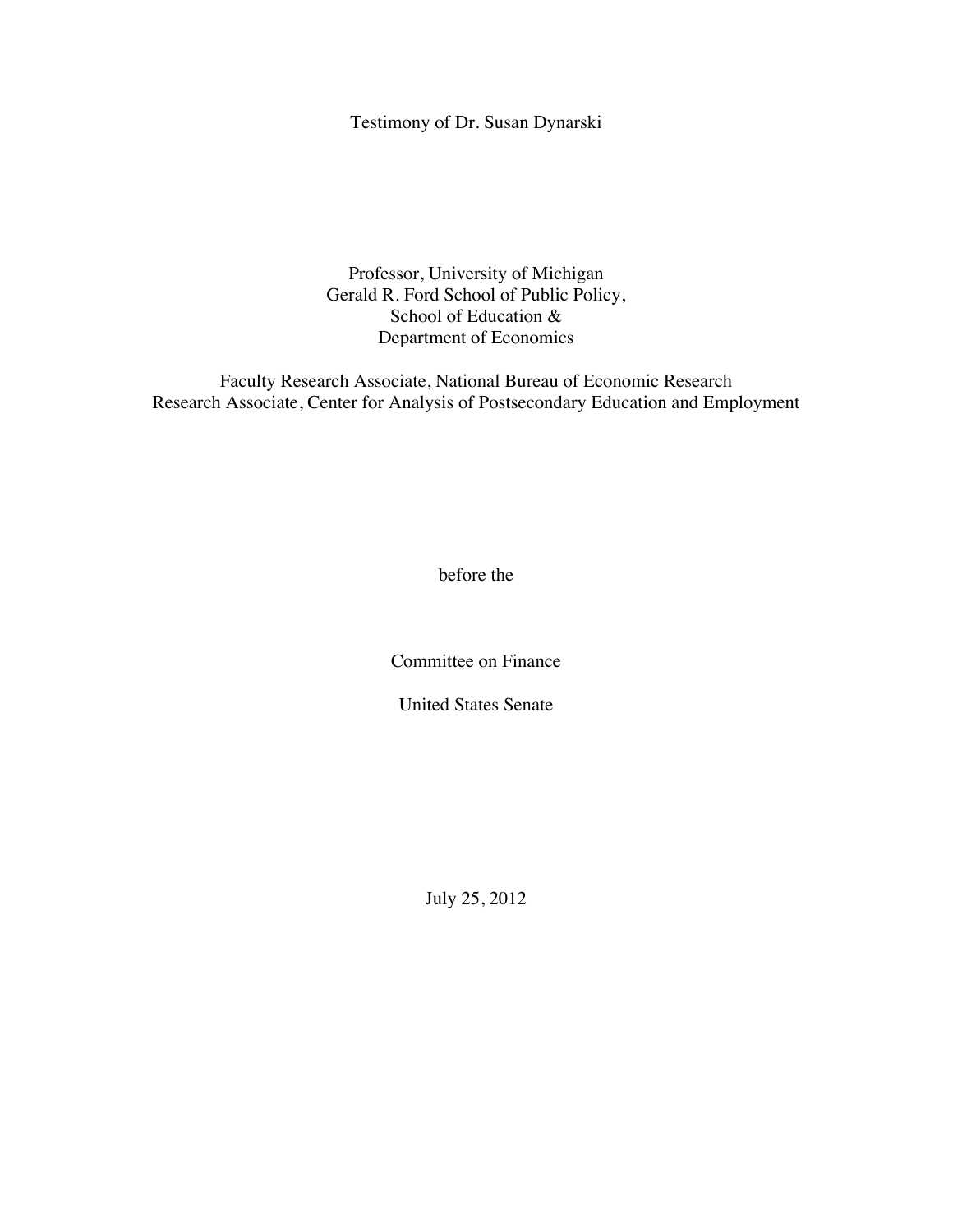Chairman Baucus, Senator Hatch, Members of the Committee, I am honored to testify before you today.

### **Summary**

The goal of federal aid and the education tax incentives is to open the doors of college to those who have the ability but not the means to attend. Through some simple reforms, the government can serve this goal more effectively and efficiently. The current education tax benefits provide relief for middle- and high-income families with children in college but do little to get more people into college.<sup>1</sup> We should simplify and focus the tax incentives, and coordinate them with Title IV programs.

### **College is a Smart Investment**

A college education is one of the best investments a young person can make. Even with recordhigh tuition prices, a bachelor's degree pays for itself several times over, in the form of higher income, lower unemployment, better health and enhanced civic engagement. <sup>2</sup> Within ten years of college graduation, the typical BA will already have recouped the cost of her investment.<sup>3</sup> It's true that during the current economic downturn college graduates have suffered – but much less so than those without a degree, who are twice as likely to be unemployed and who earn substantially less.

#### **Growing Gaps in Educational Attainment**

As a college education has grown more valuable, it has also grown more unequally distributed. Children born in the poorest quarter of the income distribution are unlikely to earn a BA – just 9% manage to do so. In the richest quarter of the income distribution, 54% of children go on to earn a BA. Troublingly, this gap has increased substantially over the past twenty years.<sup>4</sup>

This gap in educational attainment is enormous, and translates into a yawning gap in economic opportunity. Disparities of this magnitude in the educational outcomes of rich and poor children bode ill for our democratic society. Education has long been a vehicle for opportunity in our country, a path to prosperity for every class. Growing gaps between rich and poor in educational attainment threaten this vision of economic mobility. We are in danger of devolving into a rigid, caste society, in which the children of the poor are destined to low education and menial work.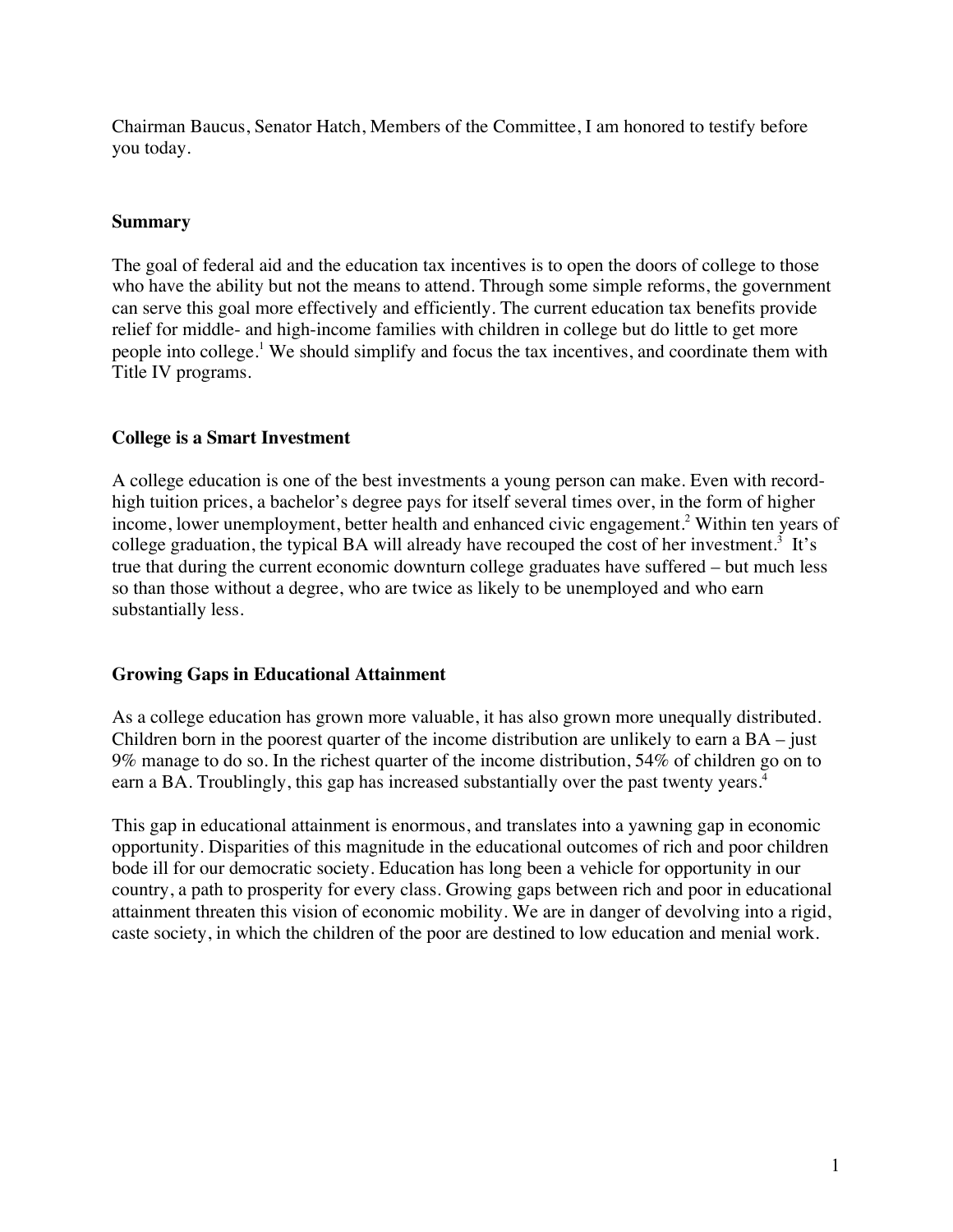### **What Role for Federal Postsecondary Policy?**

I give you these statistics to focus our thinking about postsecondary policy. Getting more lowincome kids into and through college is, in my judgment, the defining goal of federal student aid. We may also have other goals, such as easing the pinch of college costs for upper-income families who would send their kids to college even in the absence of federal assistance. In families in the top quarter of the income distribution, eighty percent of children go on to college.<sup>5</sup> Handing money to these families will make their lives more comfortable, and perhaps reduce their borrowing, but it is unlikely to boost their educational attainment.

It is important to understand the limits of postsecondary policy. Gaps in educational attainment and achievement start early. Inequality builds along the entire educational pipeline. <sup>6</sup> Half the gap between the rich and poor in college attendance can be explained by the lower rate of high school graduation among poor children. Postsecondary aid and tax policy can play an important role in shrinking gaps in educational attainment, but these gaps will only be eliminated with improvements at every level of education.<sup>7</sup>

### **Student Aid and the Education Tax Incentives Have Grown Rapidly**

The past few years have seen substantial growth in both traditional student aid (the Title IV programs) and education tax incentives.

- Pell spending doubled from \$18.3 billion in 2008 to \$36.5 billion in 2010.<sup>8</sup> Part of this growth was driven by the recession, which decreased family incomes (thereby increasing Pell eligibility of current students) and weakened the labor market (thereby driving people into college). However, most of the rise in spending is explained by changes in the Pell formula that made the program more generous.<sup>9</sup>
- With the introduction of the American Opportunity Tax Credit in 2009, the value of the education tax credits doubled, from \$9 billion in 2008 to \$18 billion in 2009.10 Most of this increase went to high-income families who were not eligible for the Hope Credit.

These two programs – the AOTC and the Pell – are the largest of a broad array of federal programs that aim to reduce the cost of college.

- The Department of Education (ED) administers the Pell Grant as well as Direct Loans and a number of smaller programs that totaled \$145 billion in 2010. Loans are by far the largest program in the Title IV portfolio.
- The IRS administers the American Opportunity Tax Credit and the Lifetime Learning Credit plus a variety of smaller programs (e.g., deductibility of student loan interest, exclusion of earnings from 529 and Coverdell plans) for a total of \$28.6 billion in education-related tax expenditures.<sup>11</sup> Besides the tax credits, the dependent exemption for students between 18 and 23 is the largest tax expenditure for education.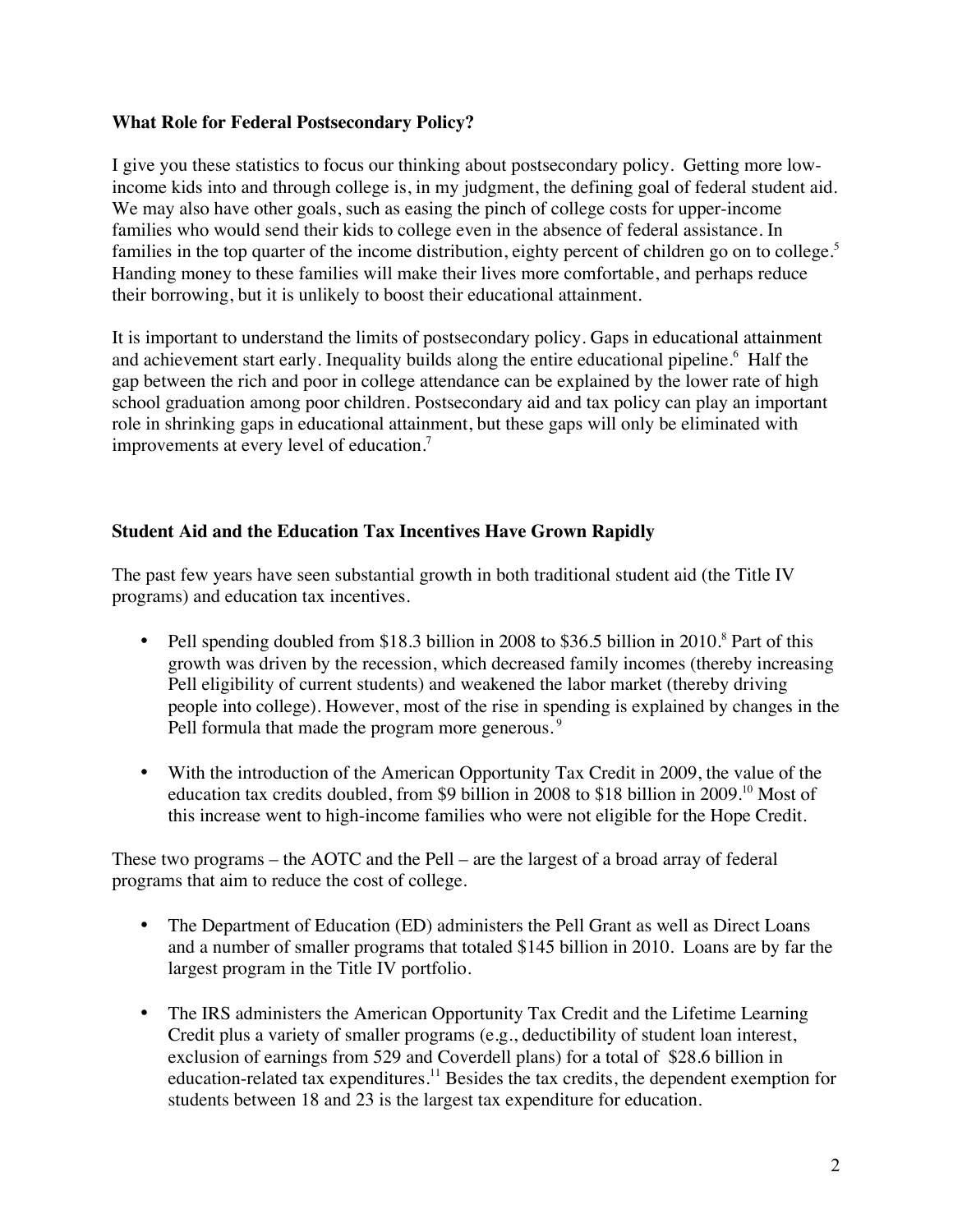# **Pell is Better Targeted Than The American Opportunity Tax Credit**

The Pell Grant is squarely focused on low-income students. The incomes of those receiving the tax credits are comparatively high.

- Only 15% of Pell recipients have household incomes above \$40,000, and just 3% above  $$60,000.<sup>12</sup>$
- 27% of AOTC recipients have incomes over \$75,000 while 16% have incomes over \$100,000.13

The lowest-income families get the largest Pell grants. The opposite is true of the AOTC.

- The 58% of Pell recipients with incomes under \$20,000 account for 62% of Pell expenditures, while the 26% of recipients with income over \$30,000 account for only  $20\%$  of spending.<sup>14</sup>
- The 28% of AOTC recipients with income under \$20,000 account for only 15% of spending, while the 17% of AOTC recipients with incomes over \$100,000 account for 22% of AOTC expenditures. 15

While the AOTC is not as well targeted as the Pell, it does deliver more money to low-income families than its predecessor, the Hope Credit. This is because, unlike the Hope Credit, the AOTC is partially refundable and covers some non-tuition costs. On the other hand, the income ceiling is much higher on the AOTC than Hope (\$180,000 vs. \$120,000 for a married couple) and families in this newly eligible group send their children to college at very high rates. As a result, the AOTC flows to many more high-income families than did the Hope Credit.

## **Complexity in Student Aid and Tax Incentives Undermines Effectiveness**

Families can't respond to a price subsidy if they do not understand it. Two parallel bureaucracies and application processes now lie between families and the funds that can help them pay for college.

- The education tax incentives are far too complicated to do their job. The IRS publication devoted to explaining them is 87 pages long. The consequences of this complexity extend beyond mere annoyance and frustration. Many families do not choose the credit that benefits them the most, in part because they are confused about which expenses are eligible for which tax benefit.<sup>16</sup>
- A recent experiment showed that complexity in the aid process discourages many students from attending college. College attendance rose 7 percentage points among those allowed to use a vastly simplified process for applying for aid.<sup>17</sup>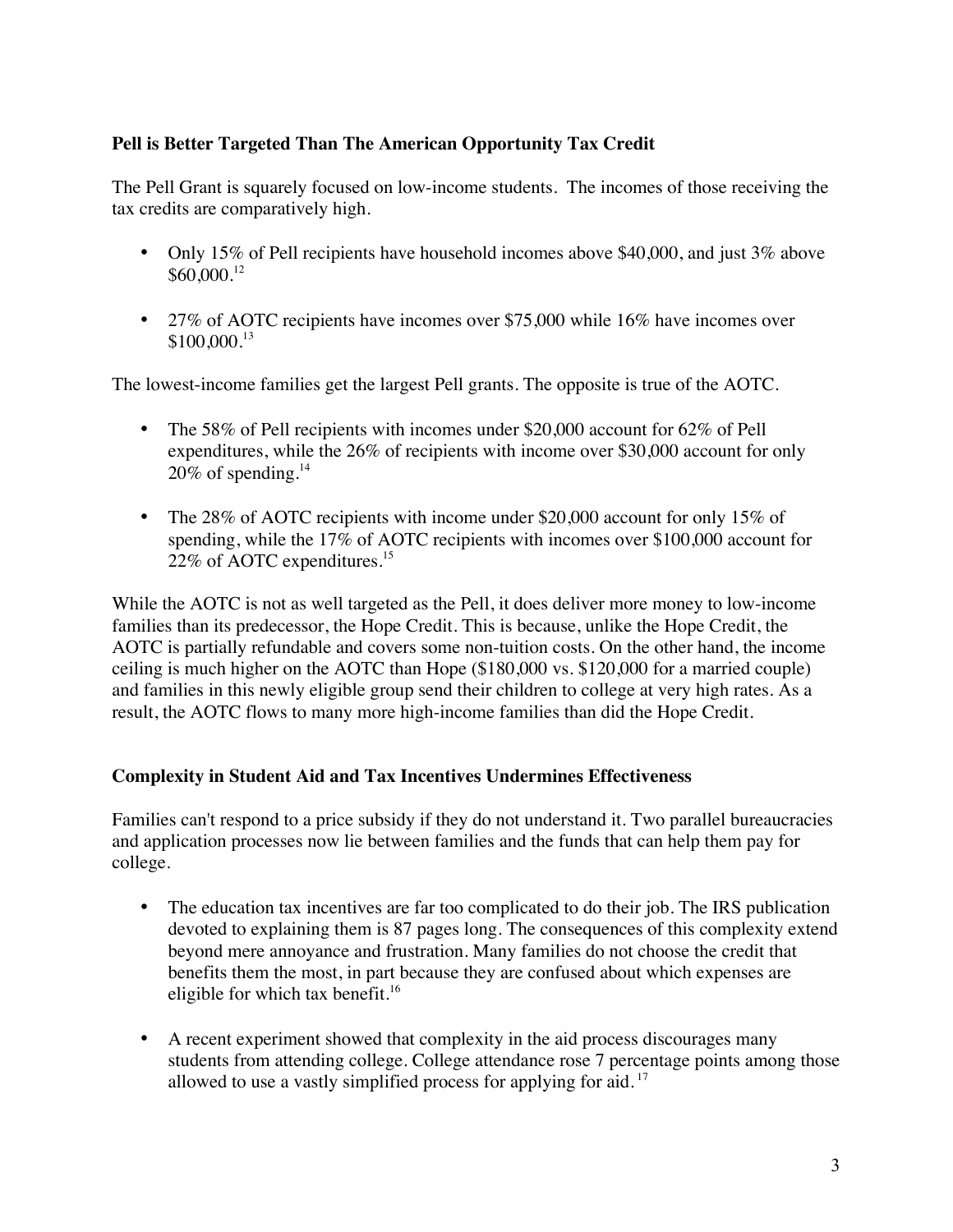## **Simplify, Focus and Coordinate Title IV and the Education Tax Incentives**

The goals of reform should be to *focus* the incentives on those who are on the margin of attending college, to s*implify* the incentives so that families can understand and respond to them and to *coordinate* the programs.

1) Create a single, refundable benefit for tuition, fees, room, and board.

- Merge the AOTC and Lifetime Learning Credits into a *single credit*. A single credit would significantly reduce complexity, enabling families to estimate their likely credit well in advance.
- Make the credit fully *refundable* so families in lower tax brackets are eligible for the maximum benefits.

2) Deliver the credit at the time of college enrollment.

- Families need the credit when tuition is due, not a year or more later when taxes are filed. If delivered at the time of enrollment the tax credit will pay for college, as Congress intended.
- IRS can use previous year's income to define eligibility for the education tax credit, so that eligibility is known early.

3) Coordinate eligibility, application and administration for the tax credits and Title IV programs.

- A unified program can be easily communicated to families. Families can't respond to an incentive they do not know about.
- A unified program cuts back on duplicative paperwork for families. Complexity in the application process undermines program effectiveness.18
- A unified program eliminates perverse and confusing interactions between the tax code and Title IV. Example: Title IV provides a Pell Grant, IRS reduces its value by taxing it, IRS then provides an education tax credit.19
- A unified program can be a well-targeted program. Social Security is an example of a program with universal eligibility that still targets assistance to the most needy.<sup>20</sup>
- A unified program cuts down on administrative costs for colleges. Colleges currently have to report on student spending and attendance to both IRS and ED.
- A unified program cuts down on administrative costs for government. The Treasury Inspector General has proposed that IRS substantially expand its oversight of the education tax credits in order to reduce errors and fraud. The infrastructure for such oversight already exists in ED. Duplicative bureaucracies will be costly for taxpayers.<sup>21</sup>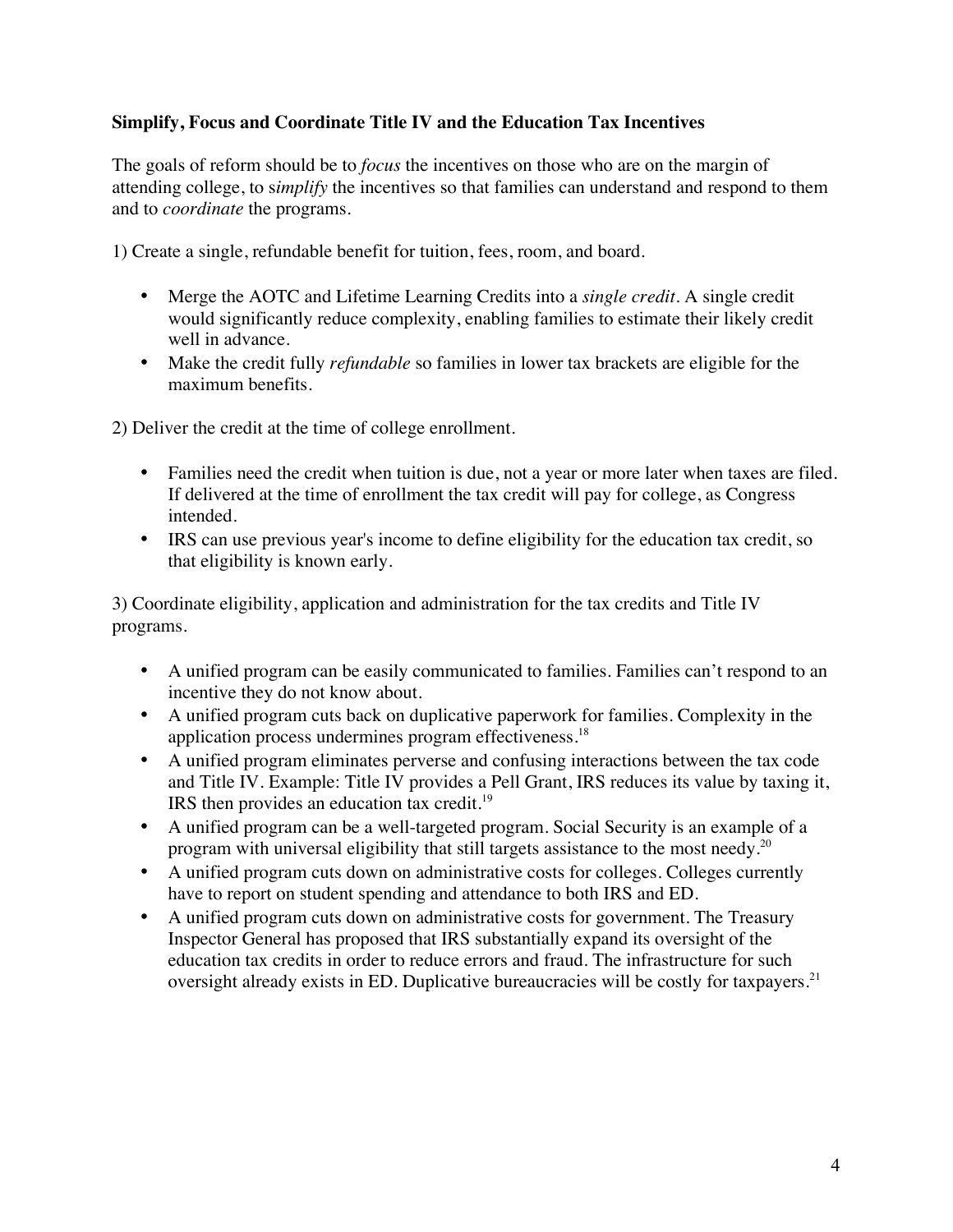### **How Can We Get from Here to There? Some Examples**

There are several paths to this more effective system of tax credits and aid. Each of the following would, separately or in combination, move us closer to these goals.

### *Reform 1: Simplify the aid formula and create a single application*

The best approach would be to determine eligibility for the aid and tax credit programs with a single, simple application. While the aid application contains over 100 questions, just a handful of data items (e.g., income) affect aid eligibility.<sup>22</sup> By eliminating the superfluous questions (including those about assets) we would allow eligibility for aid and tax credits to be determined in a single application. This would reduce opportunities for fraud and error, as well as save citizens millions of hours now spent filling out duplicative forms. $^{23}$ 

### *Reform 2: Deliver the AOTC through the Aid System*

The refundable portion of the AOTC could be delivered to students through the aid system, along with the Pell. This would allow students to receive the AOTC when they need it to pay for college, instead of months later. This early delivery would allow the AOTC to affect college decisions, not just reward students who have decided to go to college.

### *Reform 3: Provide Estimates of AOTC Eligibility to Aid Applicants*

The tax credits can affect college attendance only if students know about them before they go to college. When students apply for aid, they learn about their Pell eligibility. ED could inform students about AOTC eligibility at the same time.

## **Does Aid for College Drive Up Prices?**

You requested that I discuss whether aid for college students (in the form of Title IV or tax credits) drives up college prices. The best evidence indicates "No" – at least for the public and non-profit institutions attended by 91% of college students. We do have evidence, however, that prices at for-profit schools increase when the Pell does.<sup>24</sup> While these schools teach only 9% of students, they account for 24% of Pell expenditures.

I stress that the problem is limited to the for-profit sector. Any remedies should therefore be focused on this sector. There are other problems in this sector, which tripled in size from 1999 to 2009. Students at for-profit schools drop out, borrow and default at unusually high rates. We are slowly moving in the right direction by tightening federal oversight of the sector in the form of the new gainful employment standards. These standards are painfully weak, and will have to be strengthened considerably if they are to root out the bad apples in this sector.<sup>25</sup> Failure to do so will result in an upward spiral in Pell costs, loan debt and loan defaults.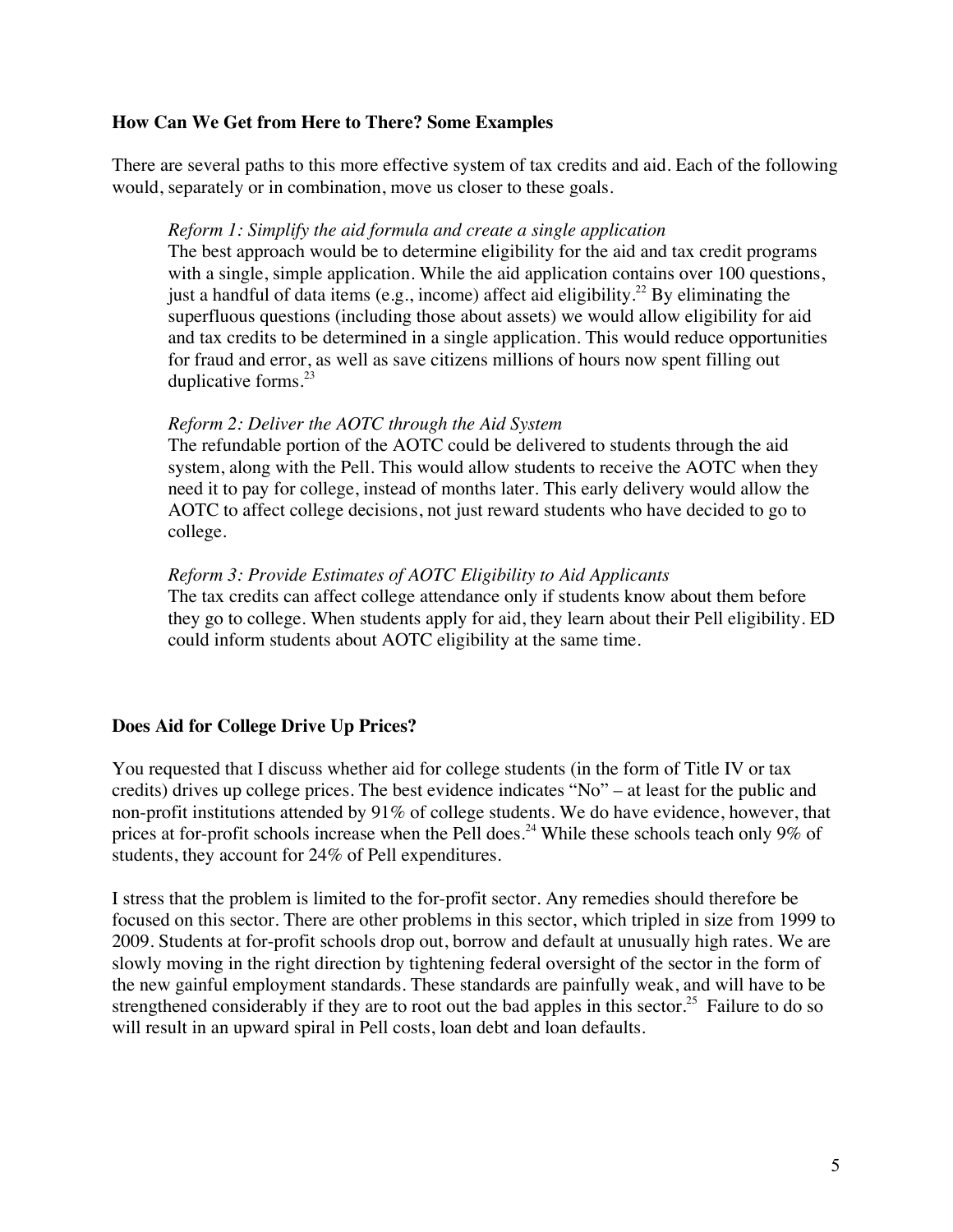## **Conclusion**

The federal government could do better with its aid and tax incentives for college. Although the education tax benefits provide relief for middle- and high-income families with children in college, they do little to get more people into college. Simplifying and focusing the tax incentives, and coordinating them with the Title IV programs, will allow them to serve their goal: opening the doors of college to those who have the ability but not the means to further their education.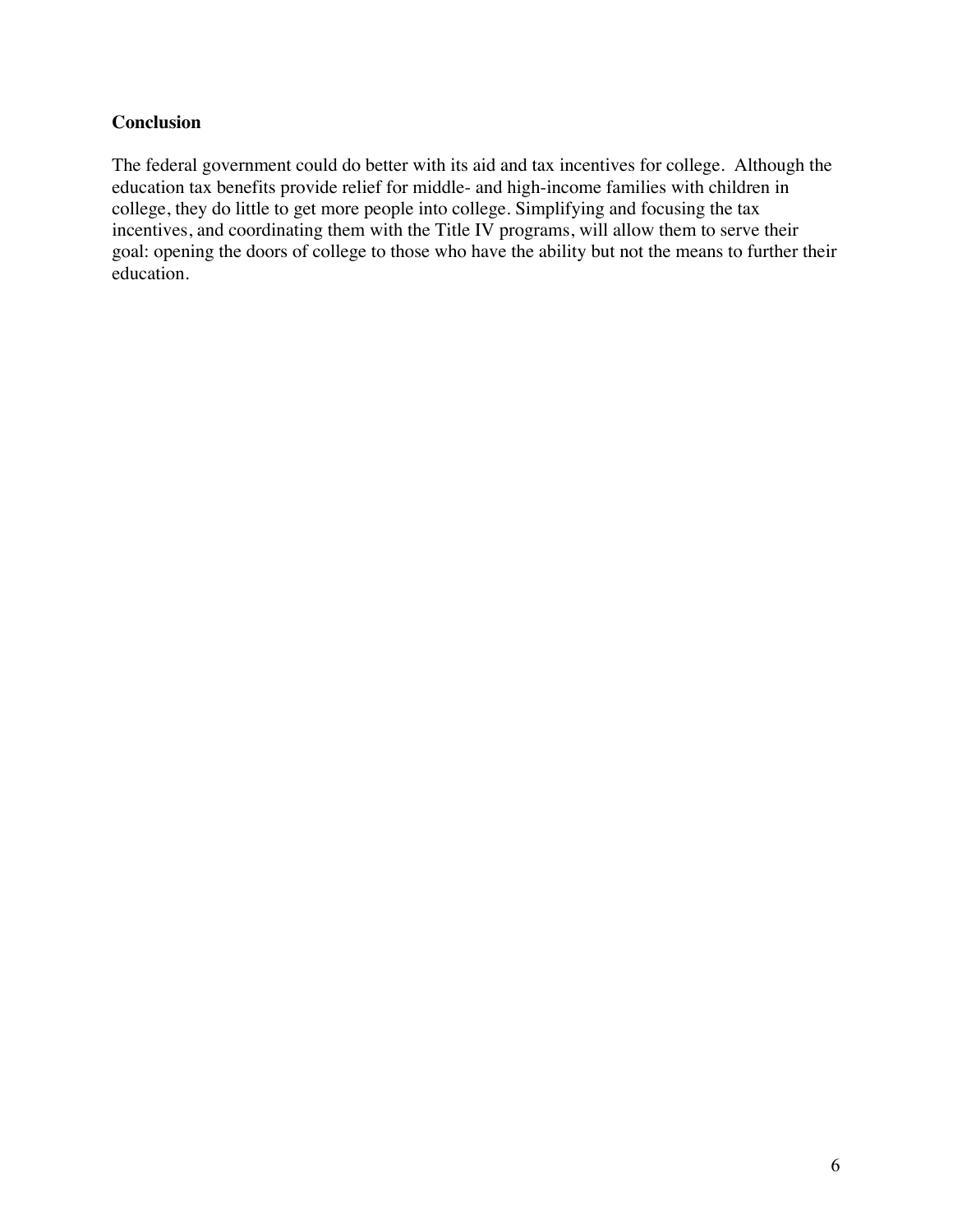#### **Figures: Growing Gaps in College Attendance and BA Completion**

*These figures are from Bailey & Dynarski (2011) Calculations are based on data from the National Longitudinal Surveys of Youth, 1979 & 1997.*



Figure 2: Fraction of Students Entering College, by Income Quartile and Birth Year



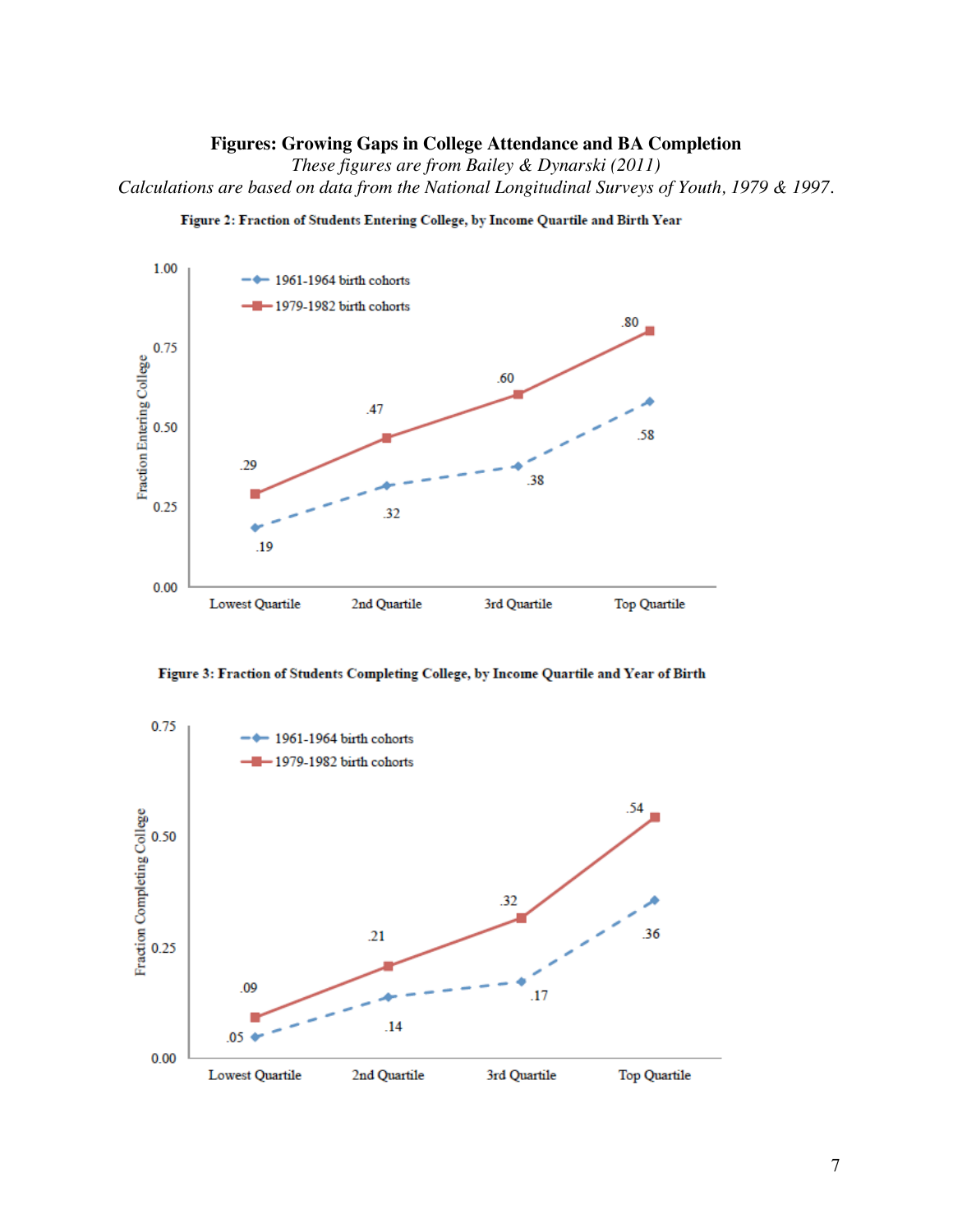#### **References**

- Ackerman, Deena, Julie-Anne Cronin, Nick Turner, and Andrew Bershadker. 2011. "Coordinating the American Opportunity Tax Credit and The Federal Pell Grant." Paper presented at National Tax Association Conference.
- Bailey, Martha J. and Susan M. Dynarski. 2011. "Gains and Gaps: A Historical Perspective on Inequality in College Entry and Completion," in Greg Duncan and Richard Murnane, eds., *Whither Opportunity*? New York: Russell Sage.
- Barrow, Lisa and Cecilia Rouse. 2005. "Is College Still Worth It?" *The Economists' Voice* 2:4.
- Bettinger, Eric P., Bridget T. Long, Philip Oreopoulos, and Lisa Sanbonmatsu. Forthcoming. "The Role of Simplification and Information in College Decisions: Results from the H&R Block FAFSA Experiment." *Journal of Labor Economics*.
- Cellini, Stephanie Riegg and Claudia Goldin. 2012. "Does Federal Student Aid Raise Tuition? New Evidence on For-Profit Colleges." NBER Working Paper No. 17827.
- College Board. 2010. *Education Pays 2010*. New York: College Board Publications.
- Crandall-Hollick, Margot L. 2012a. "Higher Education Tax Benefits: Brief Overview and Budgetary Effects," Congressional Research Service Report R41967.
- Crandall-Hollick, Margot L. 2012b. "The American Opportunity Tax Credit: Overview, Analysis, and Policy Options," Congressional Research Service Report R42561.
- Deming, David and Susan Dynarski. 2010. "Into College, Out of Poverty? Policies to Increase the Postsecondary Attainment of the Poor." In Phil Levine and David Zimmerman, eds. *Targeting Investments in Children: Fighting Poverty When Resources are Limited*, pp. 283-302. Chicago: University of Chicago Press.
- Duncan, Greg and and Richard Murnane, eds., *Whither Opportunity*? New York: Russell Sage.
- Dynarski, Susan. 2004. "Tax Policy and Education Policy: Coordination or Collision?" *Tax Policy and the Economy* 18, pp. 81-116.Dynarski, Susan and Judith Scott-Clayton. 2006. "The Cost of Complexity in Higher Education: Lessons from Optimal Tax Theory and Behavioral Economics." *National Tax Journal* 59:2, pp. 319-356.
- Dynarski, Susan and Judith Scott-Clayton. 2007. "College Grants on a Postcard: A Proposal for Simple and Predictable Federal Student Aid." Hamilton Project Discussion Paper, 2007- 01.
- Dynarski, Susan and Judith Scott-Clayton. 2008. "Complexity and Targeting in Federal Student Aid: A Quantitative Analysis." *Tax Policy and the Economy* 22, pp. 109-150.
- Dynarski, Susan and Mark Wiederspan. 2012. "Student Aid Simplification: Looking Back and Looking Ahead." *National Tax Journal* 65:1, pp. 211-234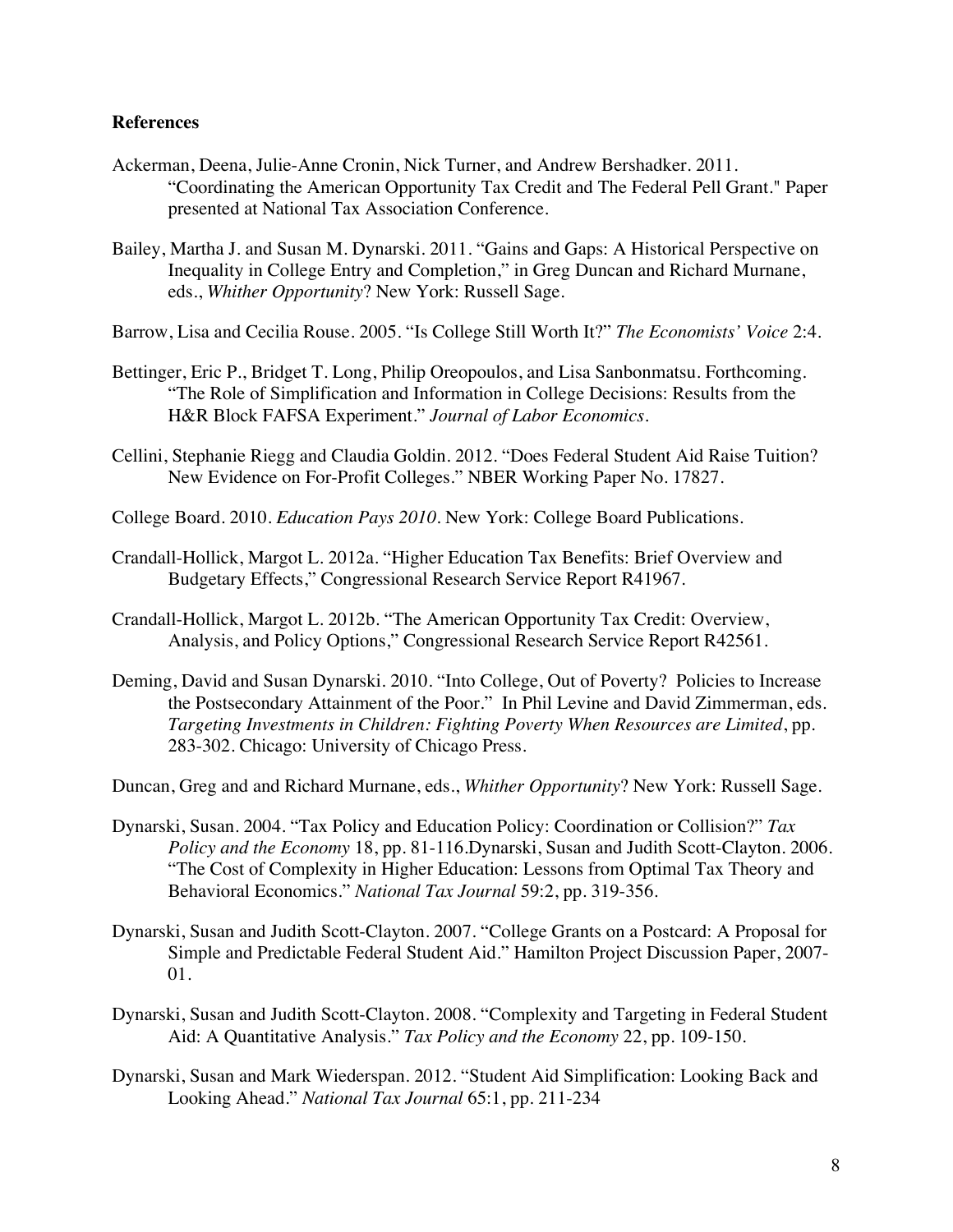- Government Accountability Office. 2012. "Improved Tax Information Could Help Families Pay for College." GAO-12-560, United States Government Accountability Office, Washington, DC.
- Long, Bridget Terry. 2004. "The Impact of Federal Tax Credits for Higher Education Expenses," in Caroline M. Hoxby, ed., *College Choices: The Economics of Where to Go, When to Go, and How To Pay for It*. Chicago: University of Chicago Press.
- Rethinking Student Aid Study Group (2008). "Fulfilling the Commitment: Recommendations for Reforming Federal Student Aid." College Board.
- Skocpol, Theda. 1991. "Targeting within Universalism: Politically Viable Policies to Combat Poverty in the United States." In *The Urban Underclass*, edited by Christopher Jencks and Paul Peterson. Washington, DC: Brookings Institution.
- Turner, Nicholas. 2011. "The Effect of Tax-Based Federal Student Aid on College Enrollment." *National Tax Journal* 64:3, pp. 839-862.
- U.S. Department of Education. 2012. "Student Financial Assistance: FiscalYear 2013 Budget Request."
- U.S. Department of the Treasury, Inspector General for Tax Administration. 2011. "Billions of Dollars in Education Credits Appear to be Erroneous."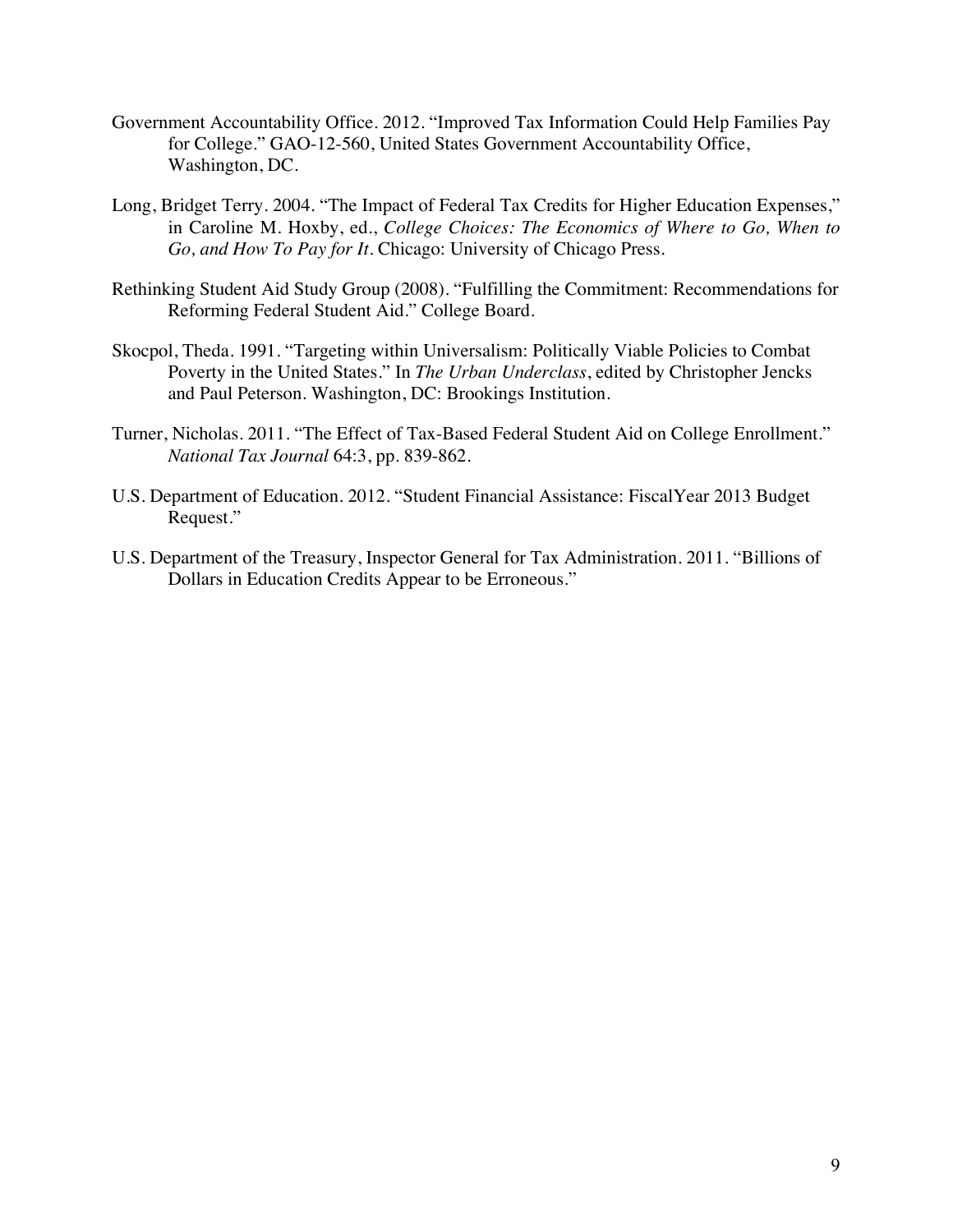## **Endnotes**

<sup>1</sup> The best evidence on the effect of the tax credits suggests that they increase college attendance of young people by zero (Long, 2004) to 2.2 percentage points (Turner, 2011). Well-designed aid programs have been shown to have substantially larger effects (Deming and Dynarski, 2010).

<sup>2</sup> See evidence summarized in College Board (2010). College is not a sure bet (no bet is!), and returns vary considerably. For an academically prepared student, however, the odds are quite good that college will more than pay for itself.

<sup>3</sup> Barrow and Rouse (2005).

<sup>4</sup> Bailey and Dynarski (2011), based on National Longitudinal Surveys of Youth. The quartiles are of households with children in 1979 and 1997. For the later cohort, the bottom quartile has a maximum household income of \$25,500 (average \$14,000), while the top quartile has a minimum income of \$85,500 (average \$140,000). The gap in BA completion was 31 percentage points twenty years ago, as compared to 45 percentage points today.

<sup>5</sup> Figure on college attendance is from Bailey and Dynarski (2011).

 $6$  Duncan and Murnane (2011).

 $\alpha$ <sup>7</sup> Deming and Dynarski (2010) review the evidence on the effect of student aid on educational attainment.

<sup>8</sup> Ackerman, Cronin, Turner and Bershadker (2011).

<sup>9</sup> Dynarski and Wiederspan (2012).

<sup>12</sup> Table 2 in 2010-2011 Federal Pell Grant End-of-Year Report.

<sup>13</sup> Figures are for 2009 year and are from Ackerman, Cronin, Turner and Bershadker (2011).

<sup>14</sup> U.S. Department of Education (2012). Figures are for 2010-11 academic vear.

<sup>15</sup> Figures are for 2009 year and are from Ackerman, Cronin, Turner and Bershadker (2011).

<sup>16</sup> Government Accountability Office (2012).

<sup>17</sup> Bettinger, Long and Oreopoulos (forthcoming).

<sup>18</sup> Bettinger, Long and Oreopoulos (forthcoming).

<sup>&</sup>lt;sup>10</sup> Crandall-Hollick (2012b).

 $11$  Ackerman, Cronin, Turner and Bershadker (2011).